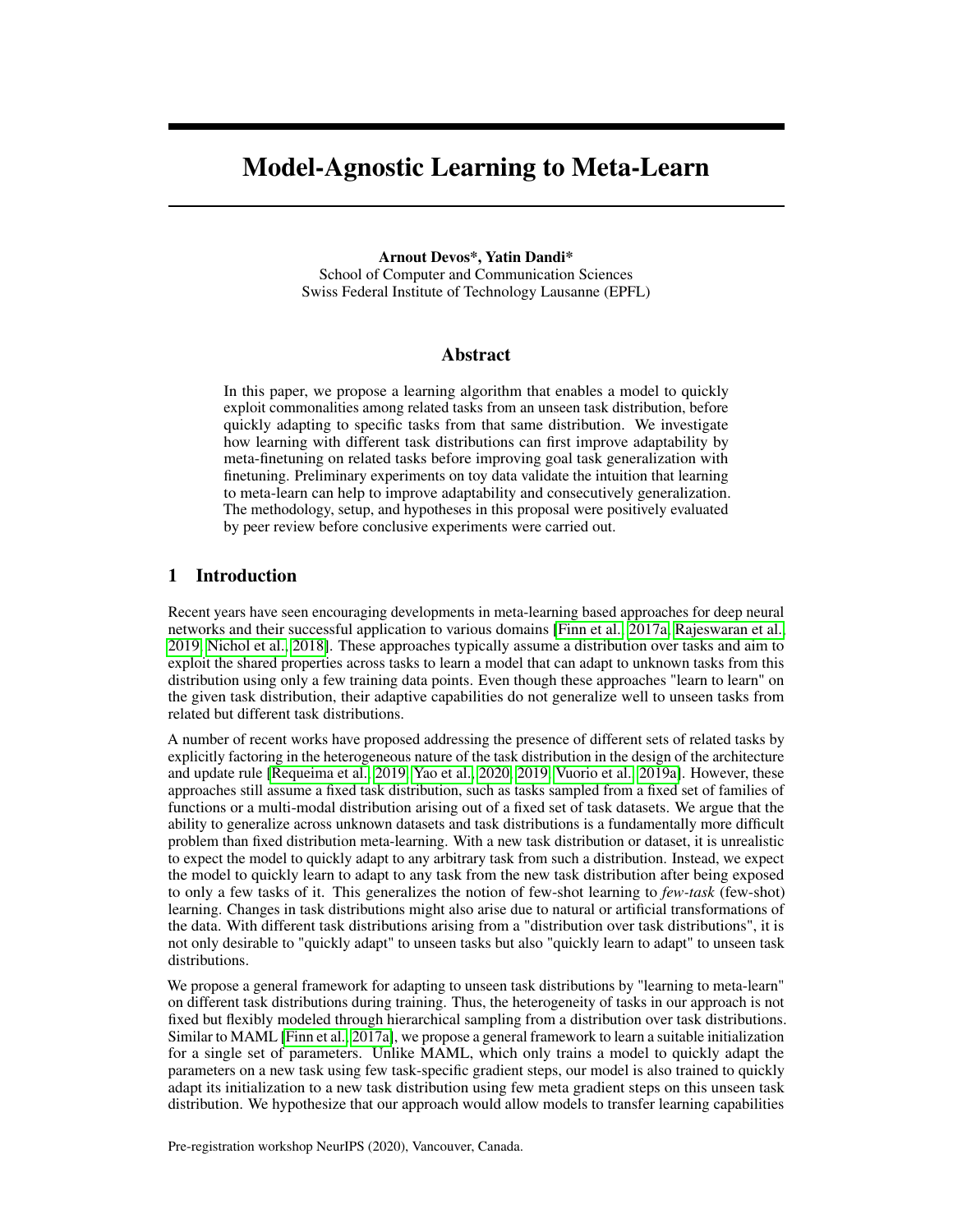

Figure 1: Diagram of our model-agnostic learning to meta-learn algorithm (MALTML), which optimizes for a representation  $\theta$  that can quickly adapt to new task distributions and consecutively to their tasks. Illustrated here with single gradient steps for the meta-learning and learn/adapt phases.

across datasets in supervised and unsupervised learning, and new environments in reinforcement learning as well as quickly adapt to unseen augmentations and distortions at test time.

## 2 Related Work

Model-Agnostic Meta-Learning (MAML) by [Finn et al.](#page-5-1) [\[2017b\]](#page-5-1) is a seminal work in few-shot meta-learning which seeks a common model initialization that allows the model to perform well on any goal task from the training task distribution with few gradient steps (and samples). Multimodal MAML (MMAML) by [Vuorio et al.](#page-6-6) [\[2018,](#page-6-6) [2019b\]](#page-6-7) extends MAML with the capability to identify tasks sampled from a multimodal task distribution and adapt quickly through gradient updates. [Yao](#page-6-4) [et al.](#page-6-4) [\[2019\]](#page-6-4) proposed the hierarchically structured meta-learning (HSML) algorithm that explicitly tailors the transferable knowledge to different clusters of tasks. Automated Relational Meta-Learning (ARML) by [Yao et al.](#page-6-3) [\[2020\]](#page-6-3) extracts the cross-task relations and constructs a meta-knowledge graph. When a new task arrives, it can quickly find the most relevant structure and tailor the learned structure knowledge to the meta-learner. Still, MMAML, HSML, and ARML only learn to learn from a *fixed* task distribution. Unlike our approach, they are not expected to generalize to new task distributions.

Research on improving meta-learning algorithms is vast, and we will highlight work most related to our approach. Following MAML, [Li et al.](#page-5-2) [\[2017\]](#page-5-2) and [Antoniou et al.](#page-5-3) [\[2019\]](#page-5-3) learn the inner learning rate in the outer loop to improve performance, while reducing the hyperparameter tuning requirement. [Finn et al.](#page-5-1) [\[2017b\]](#page-5-1) proposed a first-order approximation of MAML (fo-MAML) to scale to larger models, which was subsequently improved upon by [Nichol et al.](#page-6-1) [\[2018\]](#page-6-1) with a first-order method called Reptile. Reptile can naturally be extended to our proposed approach, making it scalable and efficient. [Chen et al.](#page-5-4) [\[2020\]](#page-5-4) found that with increasingly deep architectures, common pre-training and transfer learning can outperform meta-learning from scratch in the visual classification domain. Based on this, they proposed to combine regular pre-training with subsequent meta-learning, which empirically gives a further performance improvement. [Raghu et al.](#page-6-8) [\[2020\]](#page-6-8) found that feature reuse is a dominant factor in MAML, and proposed a variant called Almost no Inner Loop (ANIL) which learns to only fine-tune the last layer linear classifier. On the contrary, [Oh et al.](#page-6-9) [\[2020\]](#page-6-9) came to the opposite conclusion that fast learning is crucial, and proposed a Body Only update in Inner Loop (BOIL) algorithm. These works motivate several of our research questions for the experiments.

# 3 Methodology

We aim to train models that can quickly change their adaptability before rapid adaptation. We formalize this setting as few-task few-shot learning. In this section, we will clarify the problem setup and we will formalize this learning to meta-learn problem setting for supervised learning, but it can easily be generalized to unsupervised and reinforcement learning (RL).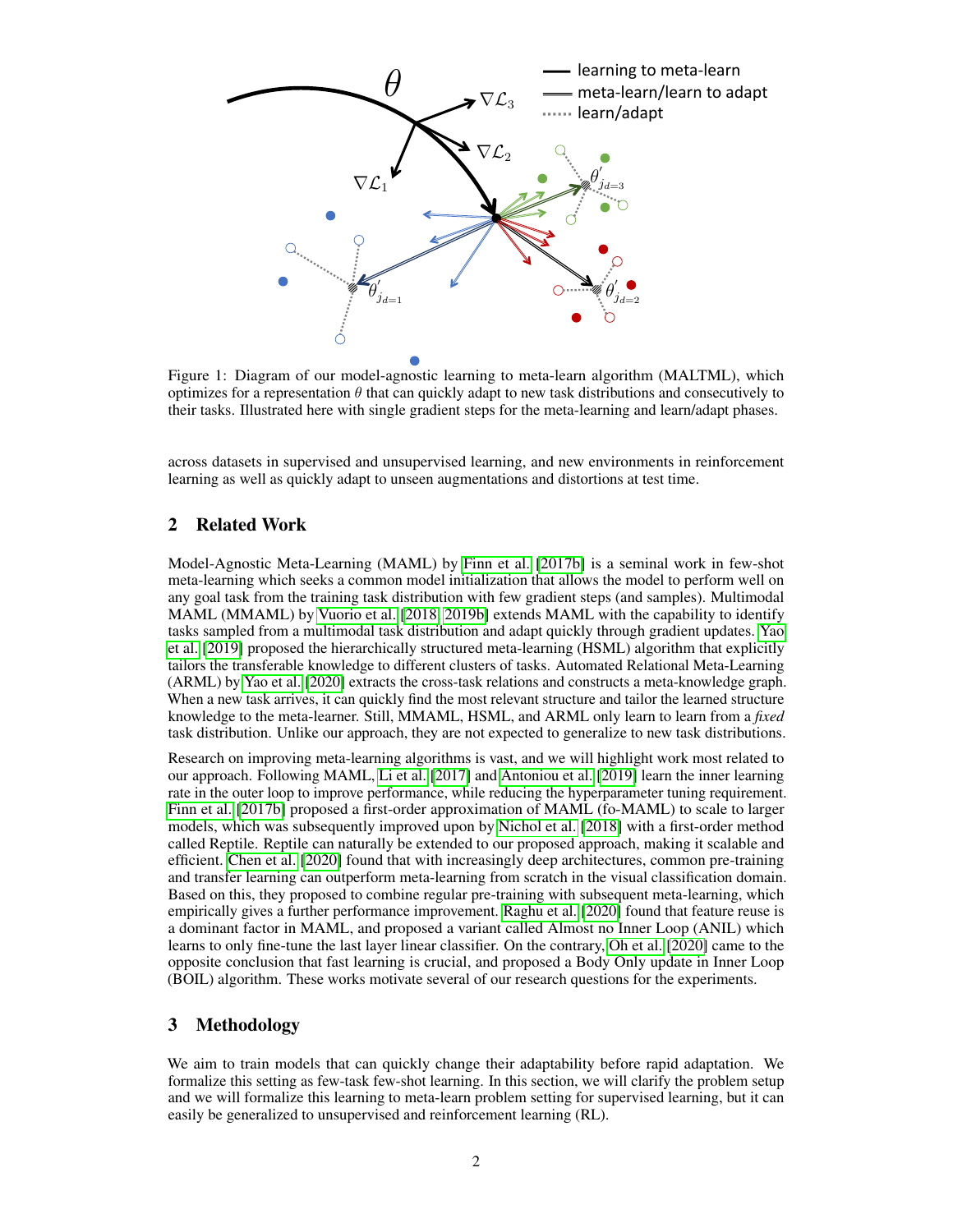#### 3.1 Learning to Meta-Learn Problem Set-Up

In our learning to meta-learn scenario, we consider a distribution  $p(j)$  over task distributions such as families of related functions or datasets with similarities. Our goal is to allow the model to adapt to unseen task distributions as well as specific tasks within such distributions. In the  $L$ -task  $K$ -shot setting, the model is trained to meta-learn a new task distribution  $j_d$  from only L tasks with only K examples each for task-learning and Q examples for meta-learning, before learning a single goal task  $\mathcal{T}_i$  drawn from  $p_{j_d}(\mathcal{T})$  from only K samples. The model f is then improved by considering how the test error on new (validation) data from  $\mathcal{T}_i$  changes with respect to the original parameters. This test error on the final goal tasks serves as the training error of the learning to meta-learn process. At the end of training, new families are sampled from  $p(j_d)$  and the model's learning to meta-learn performance is measured by the model's performance after meta-finetuning on L tasks with  $K + Q$ examples and finetuning on one or multiple goal tasks from the same family with K examples.

#### 3.2 A Model-Agnostic Learning to Meta-Learn Algorithm

We propose a method that can learn the parameters of any model via learning to meta-learn in such a way as to prepare that model to first quickly change its adaptation capability (initialization) and consecutively adapt quickly to a goal task. The intuition behind this approach is that some internal representations are more transferable to meta-learn with. For example, a neural network could learn features that are broadly applicable to all tasks in the distribution over task distributions  $p(j)$  and can then specialize to an individual task distribution  $p_{j_d}(\mathcal{T})$ , rather than to a single task distribution or task. We assume no specific form of the model, other than that it is parametrized by some parameter set  $\theta$ , and that the loss functions are sufficiently smooth in  $\theta$  such that we can employ gradient-based learning techniques.

Formally, we consider a model represented by a parametrized function  $f_\theta$  with parameters  $\theta$ . When adjusting the adaptability to a new task *family*  $j_d$ , the model's parameters  $\hat{\theta}$  become  $\theta'_{j_d}$ , and consecutively when adapting (finetuning) to a new task  $\mathcal{T}_c \sim p_{j_d}(\mathcal{T})$  the model's parameters  $\theta'_{j_d}$  become  $\theta'_{c}$ . In our approach, the updated parameter vector  $\theta'_{j_d}$  is obtained by few (inner) *meta*learning steps on few tasks from dataset  $j_d$ , also called *meta-finetuning*. Each meta-finetuning step is taken across few task-finetuning steps. A single  $(r = 1)$  task gradient step with step size  $\alpha$  is:

$$
\theta'_{\mathcal{T}_i} = U_{\mathcal{T}_i}^{r=1,\alpha}(\theta) = \theta - \alpha \nabla_{\theta} \mathcal{L}_{\mathcal{T}_i}(f_{\theta}). \tag{1}
$$

<span id="page-2-0"></span>Then, the family-specific meta-finetuning update, with one  $(r = 1)$  task-level parameter update as in Equation [\(1\)](#page-2-0) and one ( $m = 1$ ) meta-level update across tasks from  $j_d$  with step size  $\beta$ , is:

$$
\theta'_{j_d} = V_{j_d}^{m=1,\beta}(\theta) = \theta - \beta \nabla_{\theta} \left( \sum_{\mathcal{T}_i \sim p_{j_d}(\mathcal{T})} \mathcal{L}_{\mathcal{T}_i} (f_{U_{\mathcal{T}_i}^{r=1,\alpha}(\theta)}) \right).
$$
 (2)

Consecutively, the updated task-specific parameter vector  $\theta'_{c}$  is obtained by taking few gradient descent steps, with learning rate  $\gamma$ , on tasks  $\mathcal{T}_c \sim p_{j_d}(\mathcal{T})$ , starting from  $\theta'_{j_d}$ . For example, using Equation [\(1\)](#page-2-0), with 1 gradient step:  $\theta'_{c} = U_{\tau_{c}}^{r=1,\gamma}(\theta'_{j_{d}})$ . Note that using the same r for meta-finetuning and goal task finetuning is a natural choice, but can be deviated from. The step-sizes  $\alpha, \beta$ , and  $\gamma$  may be fixed as hyperparameters or learned on the outer learning loop (see below).

Finally, the global model parameters  $\theta$  are optimized to perform well after this two-step (meta-learn, then learn) process. Specifically, the model parameters are trained by optimizing the performance of every  $f_{\theta'_{c}}$  on its task  $\mathcal{T}_{c}$ . This is done across task distributions sampled from  $p(j)$  and tasks sampled from them  $(\mathcal{T}_c \sim p_{j_d}(\mathcal{T}))$ . Concretely, the *learning-to-meta-learn* objective is:

$$
\min_{\theta} \sum_{j_d \sim p(j)} \sum_{\mathcal{T}_c \sim p_{j_d}(\mathcal{T})} \mathcal{L}_{\mathcal{T}_c}(f_{\theta_c'}) = \min_{\theta} \sum_{j_d \sim p(j)} \sum_{\mathcal{T}_c \sim p_{j_d}(\mathcal{T})} \mathcal{L}_{\mathcal{T}_c} \left( U_{\mathcal{T}_c}^{r,\gamma}(V_{j_d}^{m,\beta}(\theta)) \right)
$$

Note that the learning to meta-learn optimization is performed over the model parameters  $\theta$ , whereas the learning to meta-learn objective itself is computed using the updated model parameters  $\theta_c'$ .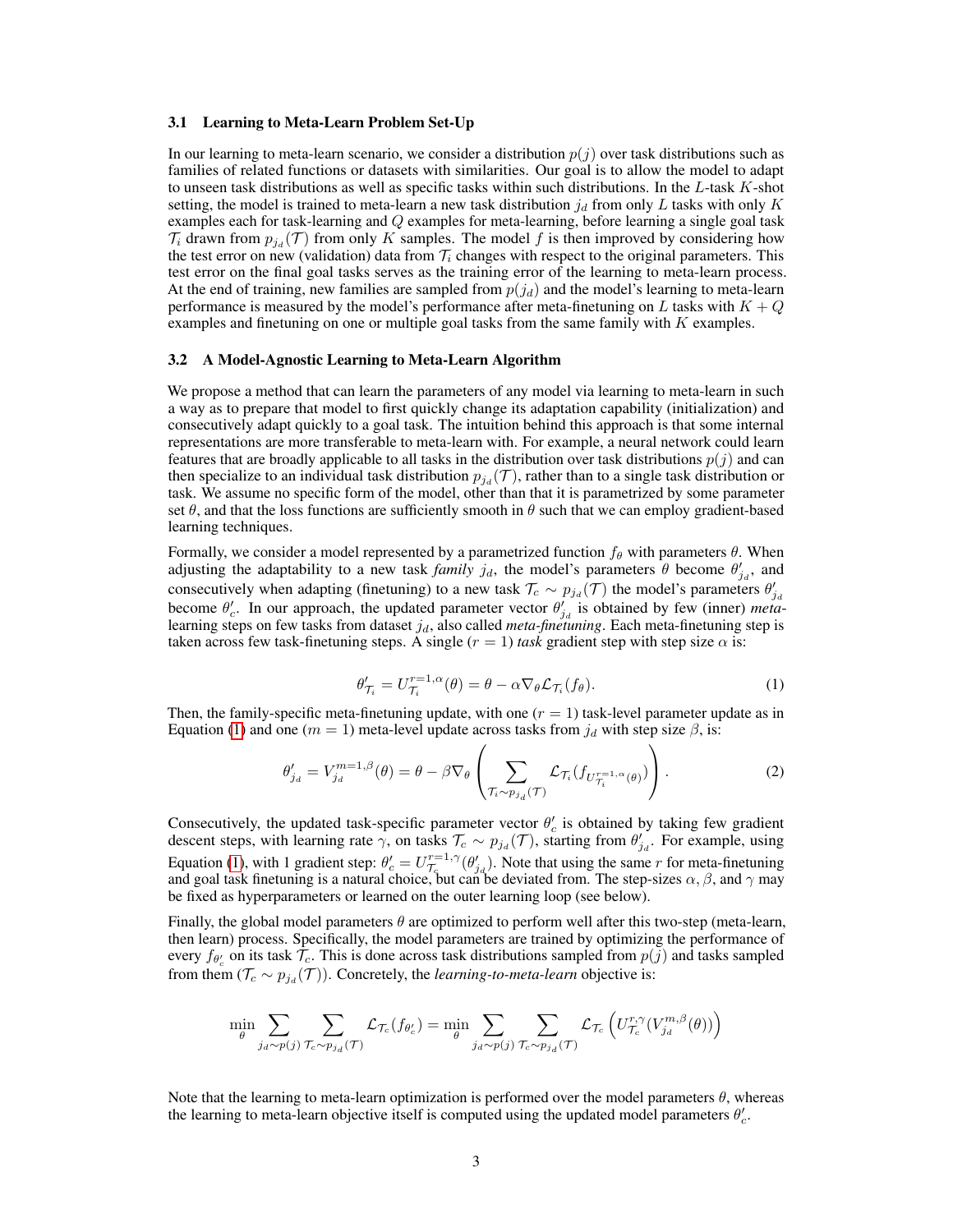<span id="page-3-0"></span>Algorithm 1 Model-Agnostic Learning to Meta-Learn

**Require:**  $p(j)$ : distribution over task distributions parameter j **Require:**  $\alpha$ ,  $\beta$ ,  $\gamma$ ,  $\eta$ : step size hyperparameters 1: randomly initialize  $\theta$ 2: while not done do 3: Sample batch of task distributions  $j_d \sim p(j)$ <br>4: **for all**  $j_d$  **do** 4: **for all**  $j_d$  **do**<br>5: **Sample**  $L$ 5: Sample *L* tasks  $\mathcal{T}_i \sim p_{j_d}(\mathcal{T})$ 6: **for all**  $\mathcal{T}_i$  **do**<br>7: **Evaluate** 7: Evaluate  $\nabla_{\theta} \mathcal{L}_{\mathcal{T}_i}(f_{\theta})$  with respect to K examples 8: Compute adapted parameters with gradient descent:  $\theta_i' = \theta - \alpha \nabla_{\theta} \mathcal{L}_{\mathcal{T}_i}(f_{\theta})$ 9: end for 10: Update  $\theta'_{j_d} \leftarrow \theta - \beta \nabla_{\theta} \sum_{\tau_i} \mathcal{L}_{\tau_i}(f_{\theta'_i})$  using  $Q$  examples per task 11: Sample batch of tasks  $\mathcal{T}_c \sim p_{j_d}(\mathcal{T})$ 12: **for all**  $\mathcal{T}_c$  **do**<br>13: **Evaluate** 13: Evaluate  $\nabla_{\theta'_{j_d}} \mathcal{L}_{\mathcal{T}_c}(f_{\theta'_{j_d}})$  with respect to K examples 14: Compute adapted parameters with gradient descent:  $\theta'_c = \theta'_{j_d} - \gamma \nabla_{\theta'_{j_d}} \mathcal{L}_{\tau_c}(f_{\theta'_{j_d}})$ 15: end for 16: end for 17: Update  $\theta \leftarrow \theta - \eta \nabla_{\theta} \sum_{j_d \sim p(j)} \sum_{\tau_c \sim p_{j_d}(\tau)} \mathcal{L}_{\tau_c}(f_{\theta_c})$ 18: end while

The outer optimization across task distributions is performed via stochastic gradient descent (SGD), such that the model parameters  $\theta$  are updated as follows:

$$
\theta \leftarrow \theta - \eta \nabla_{\theta} \sum_{j_d \sim p(j)} \sum_{\mathcal{T}_c \sim p_{j_d}(\mathcal{T})} \mathcal{L}_{\mathcal{T}_c}(f_{\theta_c'}) \tag{3}
$$

where  $\eta$  is the outer step size. The full algorithm, in the general case, is outlined in Algorithm [1.](#page-3-0)

The MALTML outer gradient update yields a third-order gradient with respect to  $\theta$ . To make MALTML computationally usable for high-dimensional models, we propose a first-order approx-imation. Concretely, following [Nichol et al.](#page-6-1) [\[2018\]](#page-6-1), for every family  $j_d$  we employ multiple *first-order* meta-learning updates  $\theta'_{j_d} = \tilde{V}^{m>1}_{j_d}(\theta)$ , before updating the model parameters with  $\theta \leftarrow \theta + \eta \sum_{j_d} (\theta'_{j_d} - \theta)$ . Note that in this case, due to the nature of our two-level first-order approximation, goal task finetuning is not required anymore.

#### 4 Experimental Protocol

The goal of our experimentals is to get conclusive results in different learning domains on whether MALTML can enable a quick and significant change of adaptability to goal tasks from new task distributions. Moreover, we wish to examine whether fast learning (to meta-learn) [\[Oh et al., 2020\]](#page-6-9) or feature reuse [\[Raghu et al., 2020\]](#page-6-8) is the dominant factor in the performance.

All the learning to meta-learn problems we consider require some form of change in adaptability and subsequent adaptation to new tasks at test time. When possible, we will compare our results to an oracle that receives the identities of the family and goal task as an additional input or a MAML oracle that is able to meta-finetune on a large number of tasks from the new task distribution, as upper bounds on the performance of the models. Regarding model architecture and optimization, we will follow [Finn et al.](#page-5-1) [\[2017b\]](#page-5-1). We will use insights from [Antoniou et al.](#page-5-3) [\[2019\]](#page-5-3) to stabilize training where applicable and follow its hierarchical hyperparameter search methodology. We will carry out the experiments in PyTorch [\[Paszke et al., 2019\]](#page-6-10), using the torchmeta package [\[Deleu et al., 2019\]](#page-5-5). The code will be available online.

#### <span id="page-3-1"></span>4.1 Illustrative preliminary experiment: regression

We start with a toy regression problem which illustrates the experimental protocol of few-task few-shot learning and the basic principles of MALTML.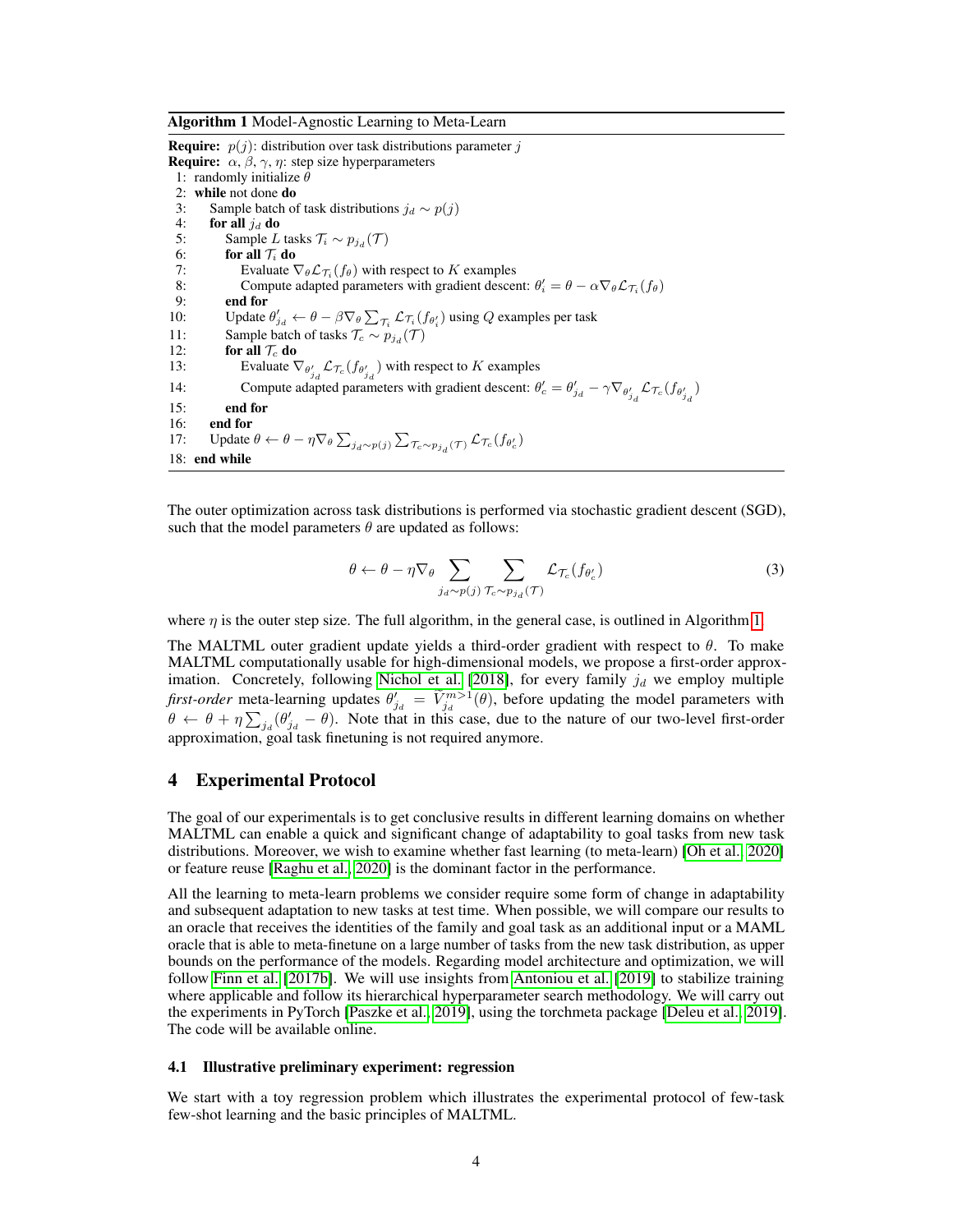<span id="page-4-0"></span>

<span id="page-4-2"></span><span id="page-4-1"></span>Figure 2: Effect of the meta-update and task fine-tuning on (a) MALTML (b) MAML (c) Test error vs task fine-tuning steps (the meta-update improvement is indicated by the arrows at 0 steps).

Each task distribution (family) consists of sinusoid regression tasks with a specific phase. Thus,  $p(j)$ is continuous, where the phase j varies uniformly within  $[0, \pi]$ . Each task involves regressing from the input to the output of a sine wave, where the amplitude is varied between tasks. Thus,  $p_{j_d}(\mathcal{T})$ is continuous, where the amplitude varies within  $[0.1, 5.0]$  and the input and output both have a dimensionality of 1. During training and testing, datapoints x are sampled uniformily from  $[-5, 5]$ . The loss is the mean squared error between the prediction  $f(x)$  and the true value. The model is a neural network with 2 hidden layers of size 40 with ReLU nonlinearities. When training with MALTML, we use single gradient updates with fixed step sizes of  $\alpha = 0.001$ ,  $\beta = 0.01$ ,  $\gamma = 0.001$ , and use Adam [\[Kingma and Ba, 2015\]](#page-5-6) with an initial learning rate of  $\eta = 0.001$ . The baselines are also trained with Adam, and an inner learning rate of  $\alpha = 0.001$  for MAML. For the 5-task 5-shot regression experiment, we train for 70,000 outer steps with a family batch size of 10,  $Q = 5$ , and 2 validation tasks per family.

For this preliminary experiment we only contrast with a MAML baseline, which disregards the family structure, and an oracle receiving the true amplitude and phase of the goal task as additional input. In general, we intend to compare to the other oracles described before and another baseline: pretraining on all tasks, which in this case involves training a model to regress random sinusoid functions.

The toy results in Figures [2a](#page-4-0) and [2c](#page-4-1) show that the learned MALTML model is able to quickly change its adaptability to the new family's phase on 5 related 5-shot tasks. Due to this, it reaches a better fit than MAML, which benefits less from the meta-adaptation of its initialization (Figures [2b](#page-4-2) and [2c\)](#page-4-1).

#### 4.2 Specifics of main experiments

Besides the toy experiment in section [4.1,](#page-3-1) we propose to test the effectiveness of MALTML for:

Classification. We propose to apply our method to modified versions of the Omniglot [\[Lake et al.,](#page-5-7) [2015\]](#page-5-7) and ImageNet [\[Russakovsky et al., 2015\]](#page-6-11) datasets. For ImageNet, we will propose a few-task few-shot dataset, making use of its hierarchical structure to generate a sufficient amount of training families. Given the finite number of alphabets in Omniglot, which will serve as families, we will use data augmentations similar to the ones used in [Khodadadeh et al.](#page-5-8) [\[2019\]](#page-5-8) to generate a large number of training families. To arrive at a realistic setting where the (imposed) hierarchical structure from the supervised case is lacking, we will use a hierarchically augmented version of unsupervised meta-learning [\[Khodadadeh et al., 2019\]](#page-5-8). Specifically, a subset of data augmentation parameters will be sampled per family, before applying them randomly (with the remaining subset) on samples to generate tasks from each family. Note that in this case, on a (family) meta-level the method needs to be sensitive to augmentations, whereas on a task-level it should aim to be invariant to them.

2D Navigation. We propose to evaluate MALTML on a set of families of RL tasks where a point agent must move to different goal positions in 2D, while being given related tasks from the same family. Every family constitutes of a random crop of the unit square, and every task is randomly chosen from within that rectangle. The crops are bounded by 25% to 75% of the original unit length.

Continual Regression We propose to evaluate a continual learning extension of MALTML on incremental sine wave learning as described in [Javed and White](#page-5-9) [\[2019\]](#page-5-9). Different families of continual learning prediction problems will correspond to different frequencies of the sine waves. The inner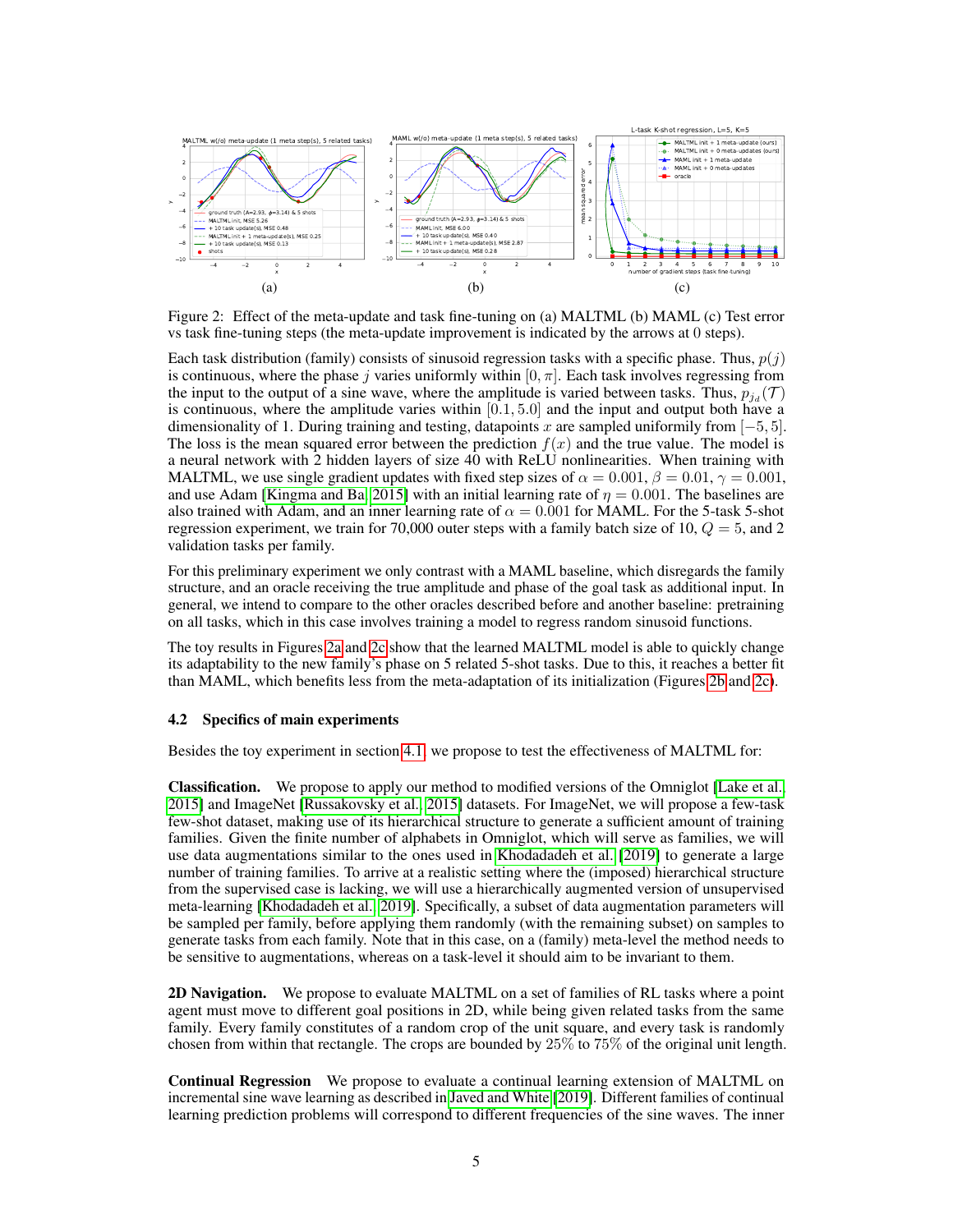meta-learning objective for this setting will be replaced by the Online-aware Meta-Learning objective from [Javed and White](#page-5-9) [\[2019\]](#page-5-9).

Continual Reinforcement Learning Besides the sine waves continual regression problem, we will aim to evaluate a more challenging and real-world setting of continuous control inspired by [Kaplanis et al.](#page-5-10) [\[2020\]](#page-5-10).

# 5 Future Work

Based on the results of our main experiments, future work could involve a multi-task setting corresponding to meta-learning on different categories of tasks such as classification, segmentation, and depth estimation on a single dataset or a set of related datasets. This could also involve augmenting our objective for enforcing cross-task (distribution) consistency [\[Zamir et al., 2020\]](#page-6-12).

#### Acknowledgements

We would like to express gratitude to the anonymous reviewers, as well as Matthias Grossglauser for insightful comments. Arnout Devos acknowledges funding from the European Union's Horizon 2020 research and innovation program under the Marie Skłodowska-Curie grant agreement No. 754354.

## References

- <span id="page-5-3"></span>Antreas Antoniou, Harrison Edwards, and Amos Storkey. How to train your MAML. In *International Conference on Learning Representations*, 2019. URL [https://openreview.net/forum?id=](https://openreview.net/forum?id=HJGven05Y7) [HJGven05Y7](https://openreview.net/forum?id=HJGven05Y7).
- <span id="page-5-4"></span>Yinbo Chen, Xiaolong Wang, Zhuang Liu, Huijuan Xu, and Trevor Darrell. A new meta-baseline for few-shot learning. *arXiv preprint arXiv:2003.04390*, 2020.
- <span id="page-5-5"></span>Tristan Deleu, Tobias Würfl, Mandana Samiei, Joseph Paul Cohen, and Yoshua Bengio. Torchmeta: A Meta-Learning library for PyTorch, 2019. URL <https://arxiv.org/abs/1909.06576>. Available at: https://github.com/tristandeleu/pytorch-meta.
- <span id="page-5-0"></span>Chelsea Finn, Pieter Abbeel, and Sergey Levine. Model-agnostic meta-learning for fast adaptation of deep networks. In *Proceedings of the 34th International Conference on Machine Learning-Volume 70*, pages 1126–1135. JMLR. org, 2017a.
- <span id="page-5-1"></span>Chelsea Finn, Pieter Abbeel, and Sergey Levine. Model-Agnostic Meta-Learning for Fast Adaptation of Deep Networks. In *Proceedings of the 34th International Conference on Machine Learning-Volume 70*, pages 1126–1135. JMLR. org, 2017b.
- <span id="page-5-9"></span>Khurram Javed and Martha White. Meta-learning representations for continual learning. In *Advances in Neural Information Processing Systems*, 2019.
- <span id="page-5-10"></span>Christos Kaplanis, Claudia Clopath, and Murray Shanahan. Continual reinforcement learning with multi-timescale replay, 2020.
- <span id="page-5-8"></span>Siavash Khodadadeh, Ladislau Boloni, and Mubarak Shah. Unsupervised meta-learning for few-shot image classification. In *Advances in Neural Information Processing Systems*, pages 10132–10142, 2019.
- <span id="page-5-6"></span>Diederik P. Kingma and Jimmy Ba. Adam: A method for stochastic optimization. In Yoshua Bengio and Yann LeCun, editors, *3rd International Conference on Learning Representations, ICLR 2015, San Diego, CA, USA, May 7-9, 2015, Conference Track Proceedings*, 2015. URL <http://arxiv.org/abs/1412.6980>.
- <span id="page-5-7"></span>Brenden M Lake, Ruslan Salakhutdinov, and Joshua B Tenenbaum. Human-level concept learning through probabilistic program induction. *Science*, 350(6266):1332–1338, 2015.
- <span id="page-5-2"></span>Zhenguo Li, Fengwei Zhou, Fei Chen, and Hang Li. Meta-sgd: Learning to learn quickly for few-shot learning. *arXiv preprint arXiv:1707.09835*, 2017.